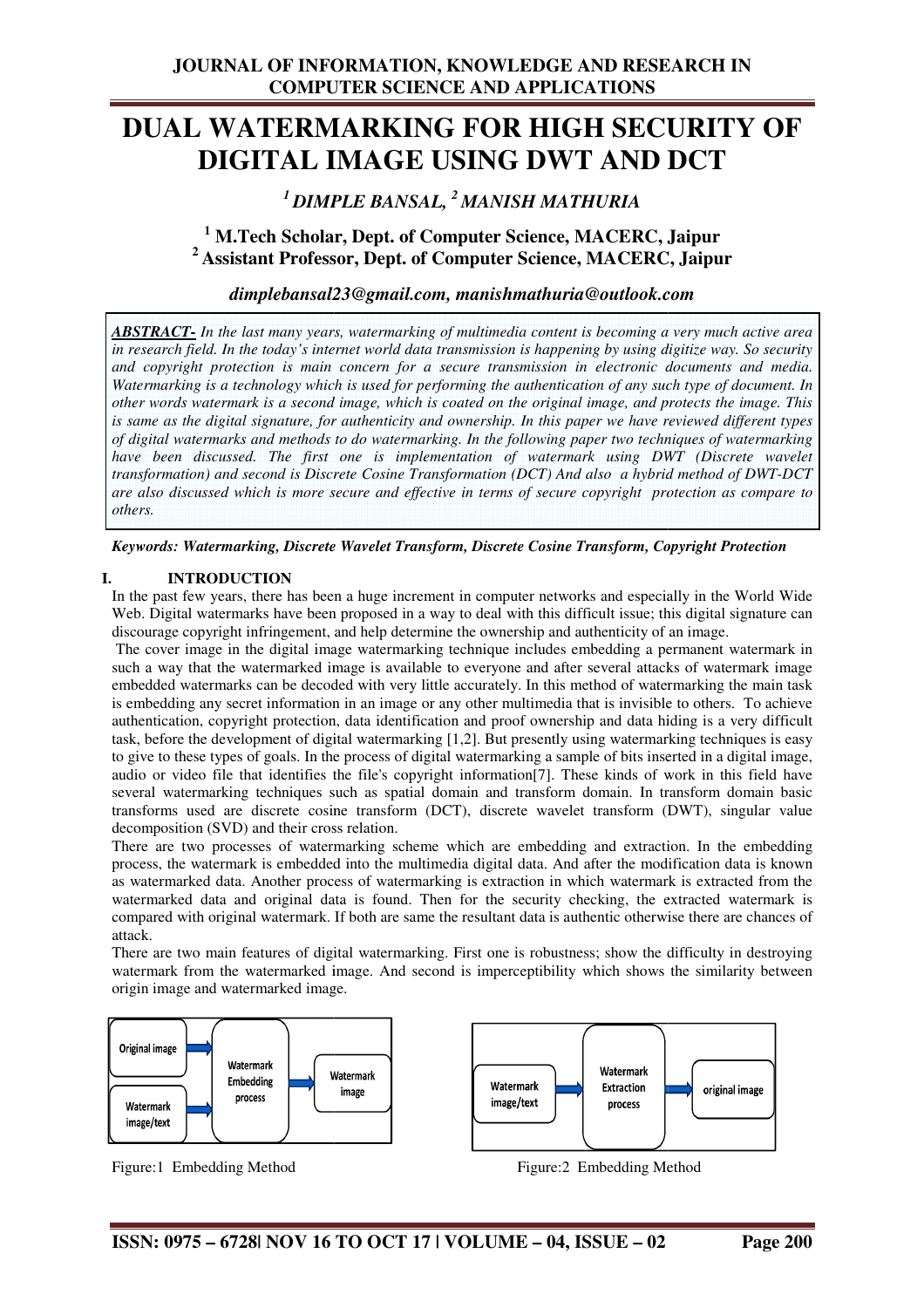## **JOURNAL OF INFORMATION, KNOWLEDGE AND RESEARCH IN COMPUTER SCIENCE AND APPLICATIONS**

In order to achieve success, the watermark should be invisible and strong for the predefined or intuitive In order to achieve success, the watermark should be invisible and strong for the predefined or intuitive transformation of the image. It should be strong like normal image processing operation such as filtering, transformation of the image. It should be strong like normal image processing operation suc<br>connecting noise, resizing, crop etc. Watermarking technique can be divided into four categories:

- Text watermarking.
- Audio watermarking.
- Video watermarking.
- Image watermarking.

#### **II. COMBINE APPROACH OF DWT AND DCT FOR WATERMARK EMBEDDING AND EXTRACTION**

Due to excellent localization and multi-resolution features, DWT method is used in digital watermarking. Since Due to excellent localization and multi-resolution features, DWT method is used in digital watermarking. Since<br>DWT provides the correct reconstruction of the decomposed image, which is just similar to the theoretical models of the human visual system[3]. In addition, DWT based watermarking technology provides scalability while DCT-based watermarking techniques provides compression. For increasing the performance and security while DCT-based watermarking techniques provides compression. For increasing the performance and securit<br>DCT based watermarking algorithm and DWT-based digital image watermarking algorithms can be merged [5 This type of technique of DCT and DWT combination can overcome the drawbacks of each other In addition, DWT based watermarking technology provides scalability<br>ques provides compression. For increasing the performance and security<br>d DWT-based digital image watermarking algorithms can be merged [5].





Figure:3 watermark embedding using DWT & DCT 

#### **III. THRESHOLDING**

Strongly altering an image to thresholding image can be set to a higher level, but more energy is lost, therefore, a balance between the two needs to be found [8], [9]. Many thresholding techniques are present here. Hard thresholding can be described as a normal process to zero that element, which is less than its full value range. The soft thresholding is an extension of hard thresholding, the first set to the zero elements, which is less than its full value range, and then the nonzero coefficient for zero is shrinking. High threshold value also represents the higher compression ratio.

#### **IV. PSNR CALCULATION**

Generally in watermarking method after applying the watermark on the image quality of Image is measured by using peak signal to noise ratio (PSNR) and mean square error (MSE). Lower the value of MSE lower the error and better picture quality. [10]

$$
MSE = \frac{1}{MN} \sum_{T=1}^{M} \sum_{N=1}^{N} [I(x, y) - I'(x, y)]^{2}
$$

In Digital Image Watermarking, there are two types of attacks that are classified to geometric and non-geometric attacks.

#### **Geometric attacks**

Geometric attacks consist of parameters that can be applied on the image. Geometric attacks are the basic geometric changes in an image. Image cropping, warping, rotation and translation etc are comes in Geometric attacks.[2]

**Non Geometric Attacks**